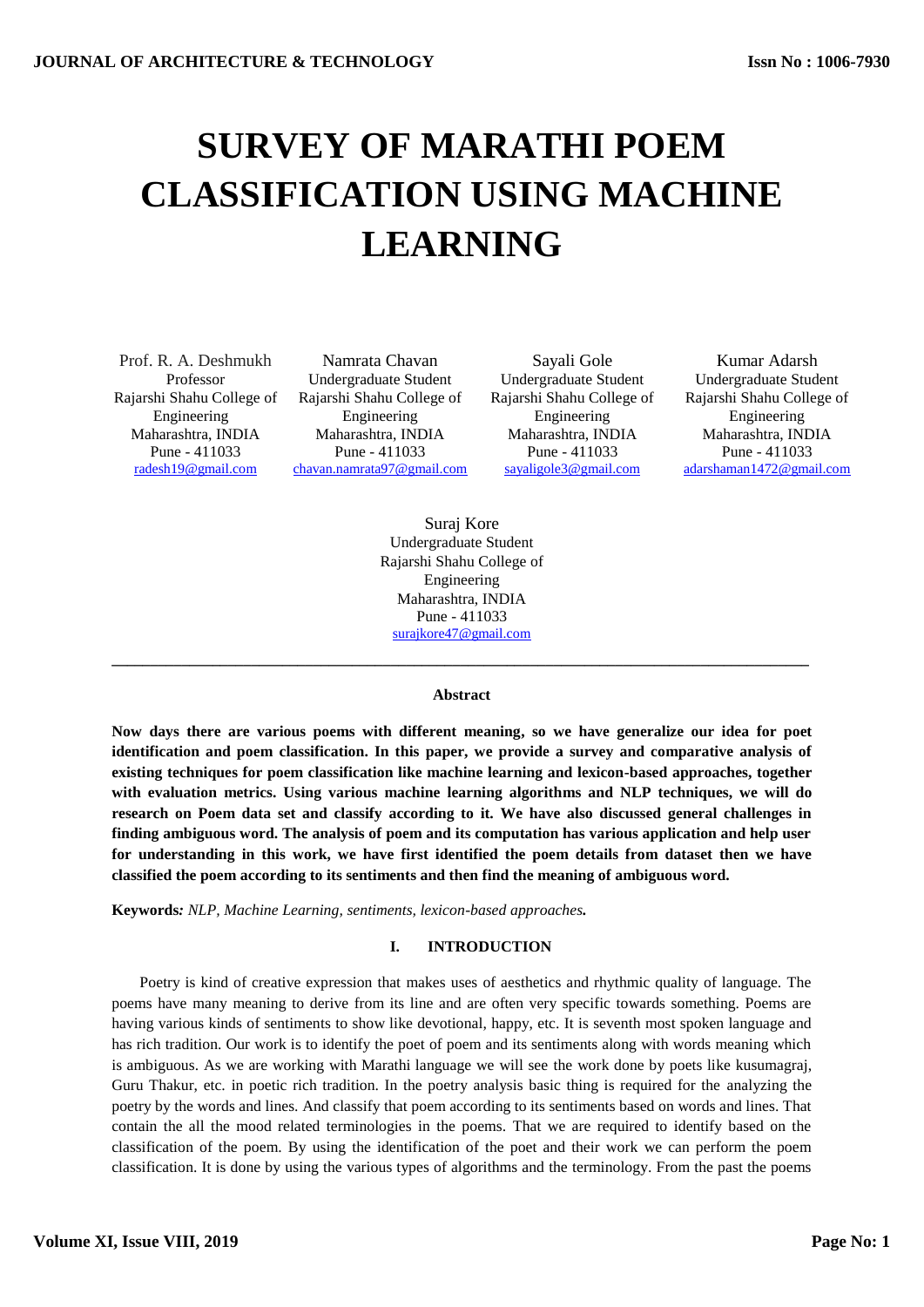## **JOURNAL OF ARCHITECTURE & TECHNOLOGY**

and the songs are the very popular in the society. The every poem and the song have the deep meaning in it. We are developing the project for the identification of poem and the classify the type of the poem, we are motivated to this project on this basis. By classifying the poem and are able to understand the type of poem and poet. In this approach we classify the poem in the form of mood and the type.

## **II. RELATED WORK**

Classification and identification of poems and their poets has been previously have been done in language like English, Bangla, Punjabi. In Bangla poetry svm classifier is used to find poem and its features like syntactic, orthographic features, etc [1].

The present model provides a way to classify the poem. The model proposed by Anupam ghosh , Geetanjali Rakshit have used subject based classification of poem in bangla language using its syntactic and semantic features and use of stylometric features for classification in its different attributes[1].

The model proposed by Navinder Kaur, Amandeep Verma [2] focusses on a Authorship Attribution in Punjabi language which is used to find author of collected data and find performance metrics based on data present in dataset.

The model proposed by Xia Li, Bin Wu [3] focusses on a finding unknown word using active distance, transform probability on song poetry and used Chi-square test.

## **III. LITERATURE REVIEW**

The "Geetanjali Rakshit, Anupam Ghosh, Pushpak Bhattacharyya, GholamrezaHaffari" used Subject based classification using its syntactic and semantic features of Bangla poem and used stylometric features to find poems orthographic features, syntactic features, etc. [1]. We are going to refer which factors they have used for classification the poem and finding its orthographic, syntactic and lexical feature.

"Navinder Kaur, Amandeep Verma" performed authorship attribution to fin author from unseen text and used classification algorithm to find the author of testing data and analyzed accuracy, precision ,recall factors[2]. From this paper we have learned how to train the classifier model and how to evaluate its performance.

"Pandian\*, V. V. Ramalingam and R. P. Vishnu Preet" used author work in past for classification of unknown Tamil poem and used Decision tree algorithm to find classifier accuracy [4], and we are going to implement it in better way for our system.

"Zhou GuoDong" used MIIM model and maximum entropy and chunking strategy to find unknown words [7], we are going to prefer the strategy used in it for checking its performance.

For unknown word detection "Xia Li, Bin Wu, Bailing Zhang" have used word embedding technique for classification and use of active distance [3]. Then results are stored in dictionary to analyze its meaning.

Jasleen Kaur, Jatinder Kumar R. Saini" uses concept of NLP, Machine learning, KNN for classification of Punjabi poem [5]. Results show that each classification algorithm has different accuracy; we will analyze same for our system and use best algorithms. Referred papers have been mentioned in Table 1.

| SNo. | <b>Title</b>             | <b>Dataset</b> | <b>Algorithm</b> | Performance   | <b>Remarks</b>   | Limitation            |
|------|--------------------------|----------------|------------------|---------------|------------------|-----------------------|
| 1.   | Automated                | Bangla 1341    | <b>SVM</b>       | Accuracy:     | With the use     | <b>Result show</b>    |
|      | Analysis of              | poem,          | classifier.      | 56.8%         | of stylistic     | Swadesh was           |
|      | <b>Bangla Poetry for</b> | 4 classes.     | Naïve            |               | feature the      | often confused        |
|      | Classification and       |                | Bayes.           |               | accuracy         | with Pooja            |
|      | Poet                     |                |                  |               | increase to      | word <i>i.e.</i> word |
|      | Identification [1]       |                |                  |               | 92.3% and        | disambiguation.       |
|      |                          |                |                  |               | lexical features |                       |
|      |                          |                |                  |               | is best for poet |                       |
|      |                          |                |                  |               | identification.  |                       |
| 2.   | Authorship               | Punjabi 856    | <b>SVM</b>       | Accuracy: 79% | Poet wise        | Failure of the        |
|      | Attribution of           | poem, Poet     | Classifier.      | For character | training and     | classifier using      |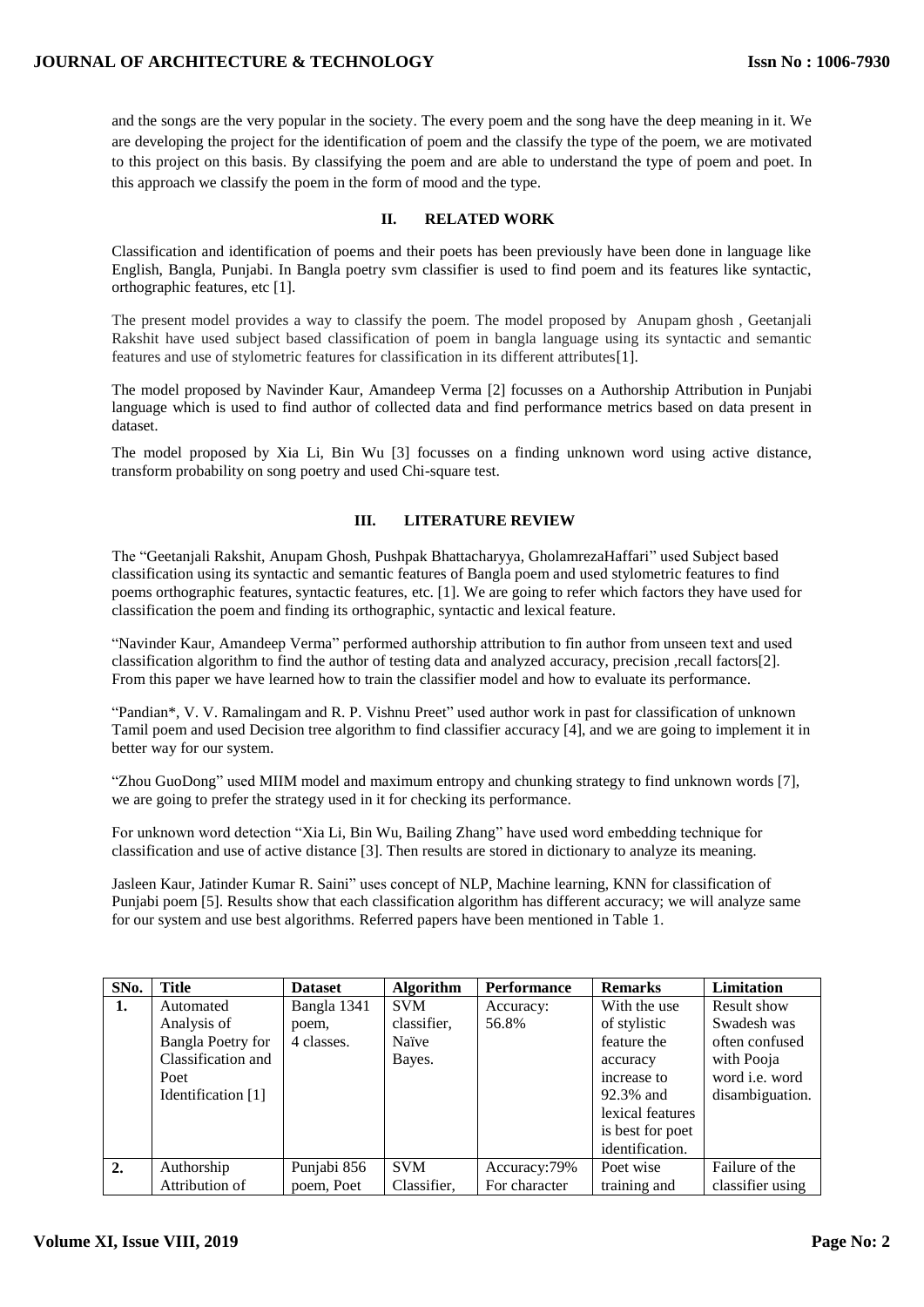# **JOURNAL OF ARCHITECTURE & TECHNOLOGY**

|                  | Punjabi Poetry<br>using SVM<br>Classifier [2]                                                                                 | wise poem is<br>distributed.                                                                                                                                            | Tf-idf,<br>weighting.                                                                  | trigram<br>features.                                                                                                 | testing of<br>poem and<br>word ngram<br>and char n<br>gram features<br>is used.                                       | word based<br>features.                                                                     |
|------------------|-------------------------------------------------------------------------------------------------------------------------------|-------------------------------------------------------------------------------------------------------------------------------------------------------------------------|----------------------------------------------------------------------------------------|----------------------------------------------------------------------------------------------------------------------|-----------------------------------------------------------------------------------------------------------------------|---------------------------------------------------------------------------------------------|
| 3.               | Unknown Word<br>Detection in Song<br>Poetry [3]                                                                               | 20000<br>Chinese song<br>poetry.                                                                                                                                        | <b>SVM</b><br>classifier,<br>Chi square<br>Test,<br>Segmentati<br>on<br>algorithm.     | Accuracy of<br>original<br>tokenizer is<br>79.1% and<br>while adding<br>unknown word<br>accuracy raise<br>to 86.44%. | The unknown<br>word is<br>searched and<br>added to<br>dictionary and<br>its meaning is<br>found.                      | This work<br>doesn't workfor<br>Ancient<br>Chinese.                                         |
| $\overline{4}$ . | Authorship<br>Identification for<br><b>Tamil Classical</b><br>Poem<br>(MukkoodarPallu)<br>using Bayes Net<br>Algorithm<br>[4] | 800 Tamil<br>Poem with<br>25 features<br>in 4 set.                                                                                                                      | <b>Bayes Net</b><br>algorithm,<br>C4.5<br>decision<br>tree<br>algorithm,<br>Weka tool. | Accuracy<br>94.1% using<br>Bayes net<br>Algorithm.                                                                   | Author<br>detection is<br>done using<br>known work<br>of authors.                                                     | Tamil language<br>are still<br>anonymous for<br>classification.                             |
| 5.               | Punjabi Poetry<br>Classification:<br>The Test of 10<br>MachineLearning<br>Algorithms [5]                                      | 240 Punjabi<br>Poem in 4<br>category i.e.<br>NLP,LIPA,<br>RORE,<br>PHSP.                                                                                                | Hyper pipe,<br>KNN, SVM<br>Naïve<br>Bayes.                                             | Highest<br>accuracy is<br>achieved by<br>using SVM i.e.<br>58.79%.                                                   | Linguistic<br>Parameter is<br>used to<br>enhance the<br>performance<br>of poetry<br>classification<br>task.           | Accuracy is<br>low if decision<br>tree and<br>bagging is<br>used.                           |
| 6.               | SVM based<br>classification<br>metrics for poetry<br>style [6]                                                                | 413 poems in<br>2 classes i.e.<br>Bold and<br>constrained<br>positive,<br>Graceful and<br>restrained<br>negative.                                                       | SVM,<br>Naïve<br>Bayes,<br>Vector<br>Space<br>Model.                                   | Accuracy:<br>88.6% using<br>SVM.                                                                                     | Feature based<br>accuracy<br>using Feature<br>number and<br>Feature items<br>for training<br>and testing the<br>poem. | 4 pieces of<br>song-ci not<br>used in training<br>corpus directly<br>used in<br>classifier. |
| 7.               | A Chunking<br>Strategy towards<br>Unknown Word<br>Detection in<br>Chinese Word<br>Segmentation [7]                            | Two<br>attributes PK<br>and CTB<br>used having<br>training and<br>testing data<br>specified in<br>PK for<br>training<br>1100k words<br>and 17k<br>words for<br>testing. | Maximum<br>Matching<br>algorithm.                                                      | Accuracy:80%<br>For unknown<br>word.                                                                                 | Chunking<br>strategy is<br>used along<br>with error<br>driven<br>approach.                                            | More<br>improvement<br>needed in<br>ambiguity<br>resolution.                                |
| 8.               | A contrastive<br>analysis of<br>English and<br>Bangla<br>phonemics [8]                                                        | Vowels,<br>Consonant<br>phonemes of<br>two<br>languages<br>are used.                                                                                                    | Similarity<br>and<br>dissimilarit<br>y of two<br>languages.                            | Spectral<br>similarity as<br>well as<br>difference in<br>phonemic                                                    | Clear picture<br>of sound. Its<br>differ feature<br>lateral palatals<br>and lateral<br>approximation.                 | Actual<br>difference can<br>be better<br>treated.                                           |
| 9.               | Emotion<br>Classification in                                                                                                  | 1231 Arabic<br>Poem with 4                                                                                                                                              | $\overline{\text{SVM}}$ , C5.0<br>Naïve                                                | system.<br>Accuracy: 49.15<br>using C5.0                                                                             | It tested<br>susceptibility                                                                                           | The choice of<br>Arabic corpus                                                              |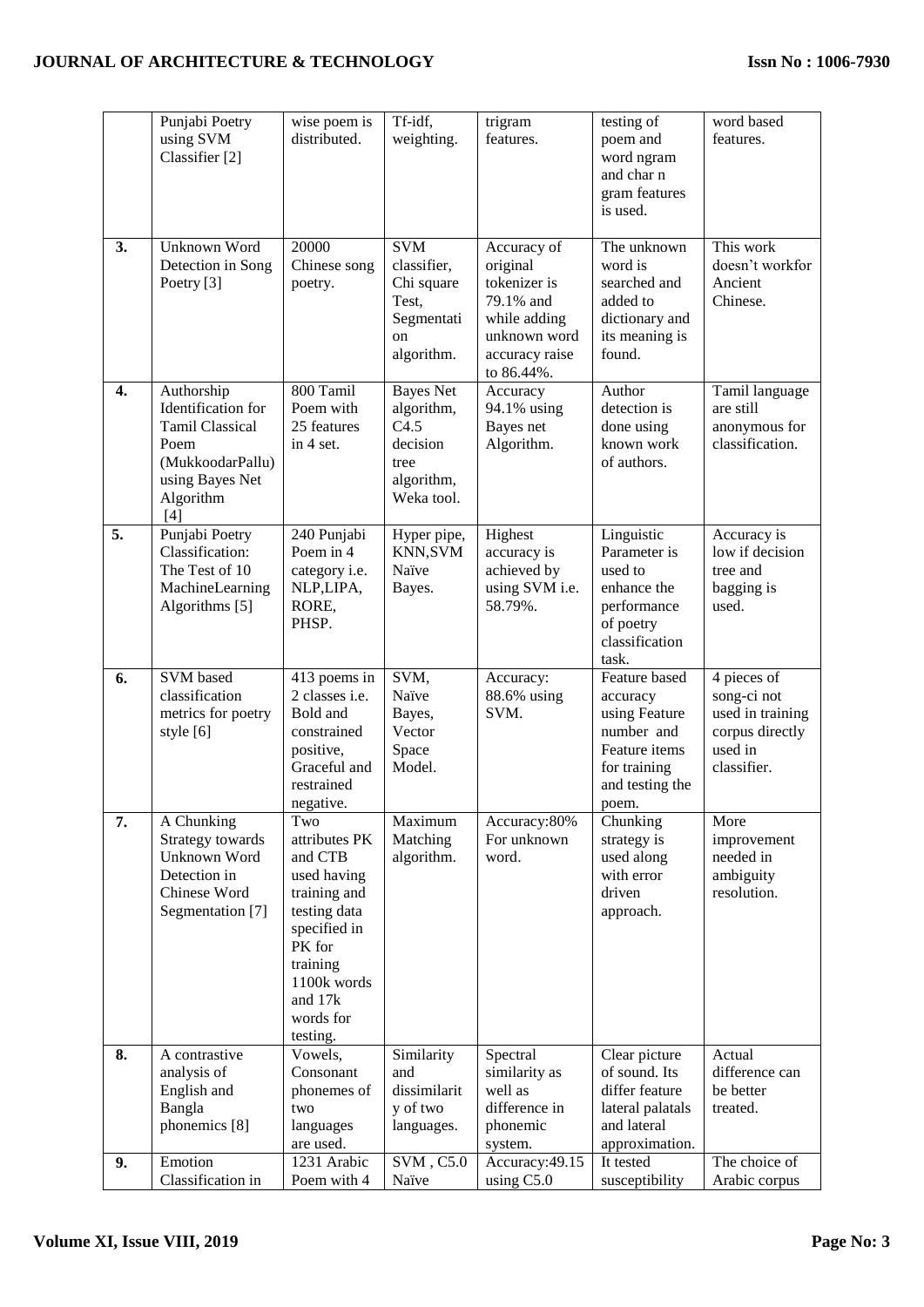## **JOURNAL OF ARCHITECTURE & TECHNOLOGY**

|     | Arabic Poetry  | features     | Bayes         |               | of Arabic       | is limited as it |
|-----|----------------|--------------|---------------|---------------|-----------------|------------------|
|     | using Machine  | Fakhi, Heza, | Hyper pipe.   |               | poetry to       | is written in    |
|     | Learning [9]   | Ghazal,      |               |               | emotion         | standard Arabic  |
|     |                | Retra.       |               |               | classification. | not in numeric   |
|     |                |              |               |               |                 | diabetes.        |
| 10. | A Meter        | 136 poetries | <b>SVM</b>    | Accuracy: 91% | Automatic       | Incorrect        |
|     | Classification | utterances   | classificatio |               | meter           | detection of     |
|     | System for     | with $12$    | n algorithm.  |               | detection       | meter type       |
|     | Spoken Persian | Persian      |               |               | algorithm was   | because of       |
|     | Poetries[10]   | meters.      |               |               | evaluated and   | speaker wrong    |
|     |                |              |               |               | implemented.    | utteration.      |

Table 1 Literature Review

The work in Indian regional languages like Tamil, Punjabi, and Bangla provided us brief idea about poet identification, poem summarization and unknown word detection through various techniques and classification algorithm. We have referred various methods for author and poem detection like we can detect author using known work of author [4].

The chunking strategy and feature based extraction used in gave some briefing about unknown word detection and its analyzation according to poet point of view [6][7].

The emotion classification methods used in can be used in sentiment analysis according poet nature and their view as it is not done in many of regional language of India [9].

Further Automatic metric detection can be done using SVM classifier [10], and we will try to remove the incorrect detection in our future implementation of our idea.

## **IV. PROPOSED SYSTEM**

In this proposed system we have first added the poem in database in the form of key value pair and then we have added search methodology in it to find poem details like poet, number of line in poem, etc., then we have classified the poem to find its sentiments using classification algorithm like Naïve Bayes or SVM classifier then we are going to find the meaning of ambiguous word.

**Fig.1** below is the block diagram of the proposed system which shows us how actually the events take place for the poem in dataset.



Fig.1: Block Diagram of Proposed System

Objectives of the proposed system are as follows:

- This idea depicts poem identification, poem classification (love, nature, etc.).
- Finding the ambiguous word and implementing the recommendation system.
- This will help user to understand actual meaning of poem with its meaning.

The **Fig.2** below displays how the system will work.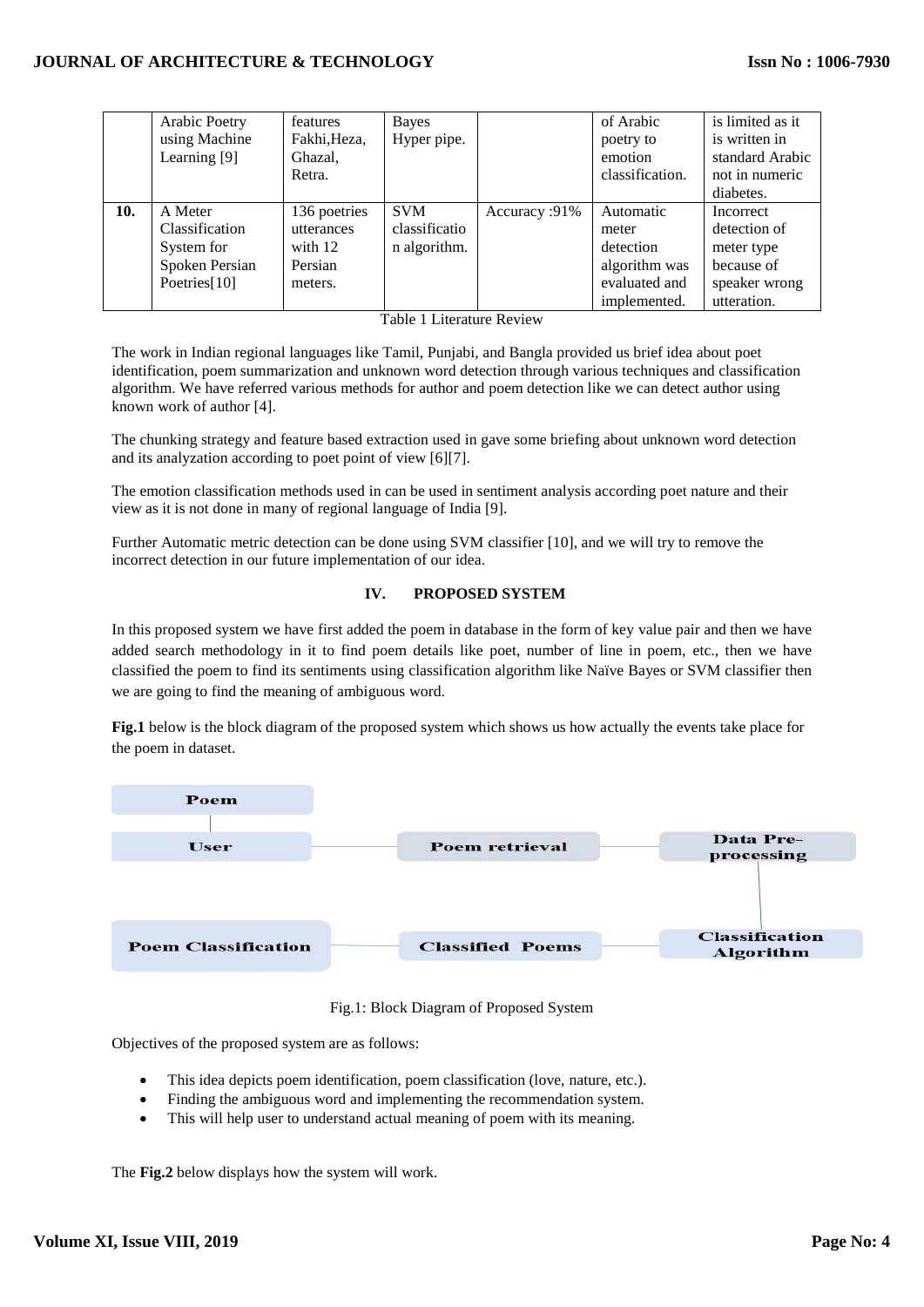

Fig.2: Architecture of the proposed system

Working of the proposed system:

- The poems will be added to the dataset.
- Then through the dataset the poet of the particular poem will be searched along with poet name, the result will also consist number of lines of poem and the year in which it was written.
- Then by using classification algorithm poem will be classified according to its sentiments or types.
- The result will be shown to user.

The proposed system will enable user to find poem based on category wise classification and poet based classification. The user will understand different nature of poem and unique feature, with the help of word which categorize poem into different category like nationalism, love, etc. User will understand the peculiar feature of every category. The user will also understand actual meaning of words in poem that user may find difficult for understanding according to poet point of view. The proposed system will be beneficial to user who has little understanding of Marathi language. It will also enhance poet reputation by analyzing their work in Marathi language and their style of writing the poem and enhancing their style of poetry.

## **V. CONCLUSION AND FUTURE SCOPE**

In this model we are developing system that will classify the poem based on various features like love, devotional, etc. We will conduct poet identification as well as we will find ambiguous word meaning. With some preliminary investigation, we observed that words alone are not perpetually enough for classifying poems into classes, because of poets typically resorting to symbolism. We have a tendency to be in a position to determine the writer properly, many of the times using various classification algorithm. This model can be explored for the dataset containing N number of poems and we can use this analogy and methodology for essay, story classification as well.We can use Deep learning in our idea for future implementations.